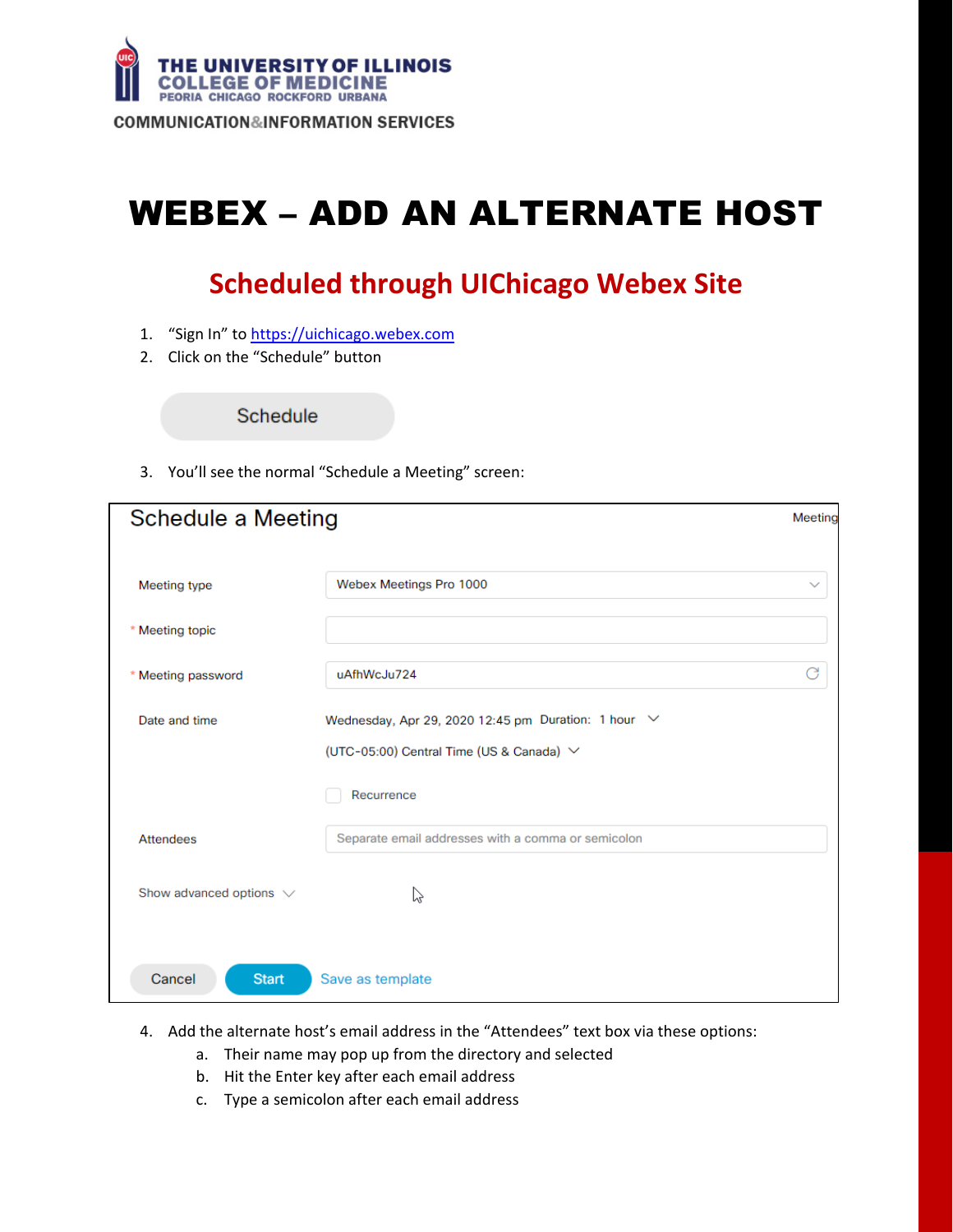

5. You'll see the host added below the Attendees field:

| Schedule a Meeting           |                                                    | Meeting |
|------------------------------|----------------------------------------------------|---------|
| Meeting type                 | Webex Meetings Pro 1000                            |         |
|                              |                                                    |         |
| * Meeting topic              |                                                    |         |
| Meeting password             | uAfhWcJu724                                        |         |
| Date and time                | Wednesday, Apr 29, 2020 5:45 pm Duration: 1 hour V |         |
|                              | (UTC-05:00) Central Time (US & Canada) $\vee$      |         |
|                              | Recurrence                                         |         |
| <b>Attendees</b>             | Separate email addresses with a comma or semicolon |         |
|                              | <b>Ben Lebron</b><br>BL<br>$8 \times$              |         |
| Show advanced options $\vee$ |                                                    |         |

6. Click on the person icon next to the alternate hosts name so that it turns blue:



- 7. Anyone with a blue person icon will have alternate host privileges for the meeting
- 8. Continue to add attendees and fill out the rest of the meeting information as needed
- 9. Press the blue "Schedule" button to complete the meeting invitation:

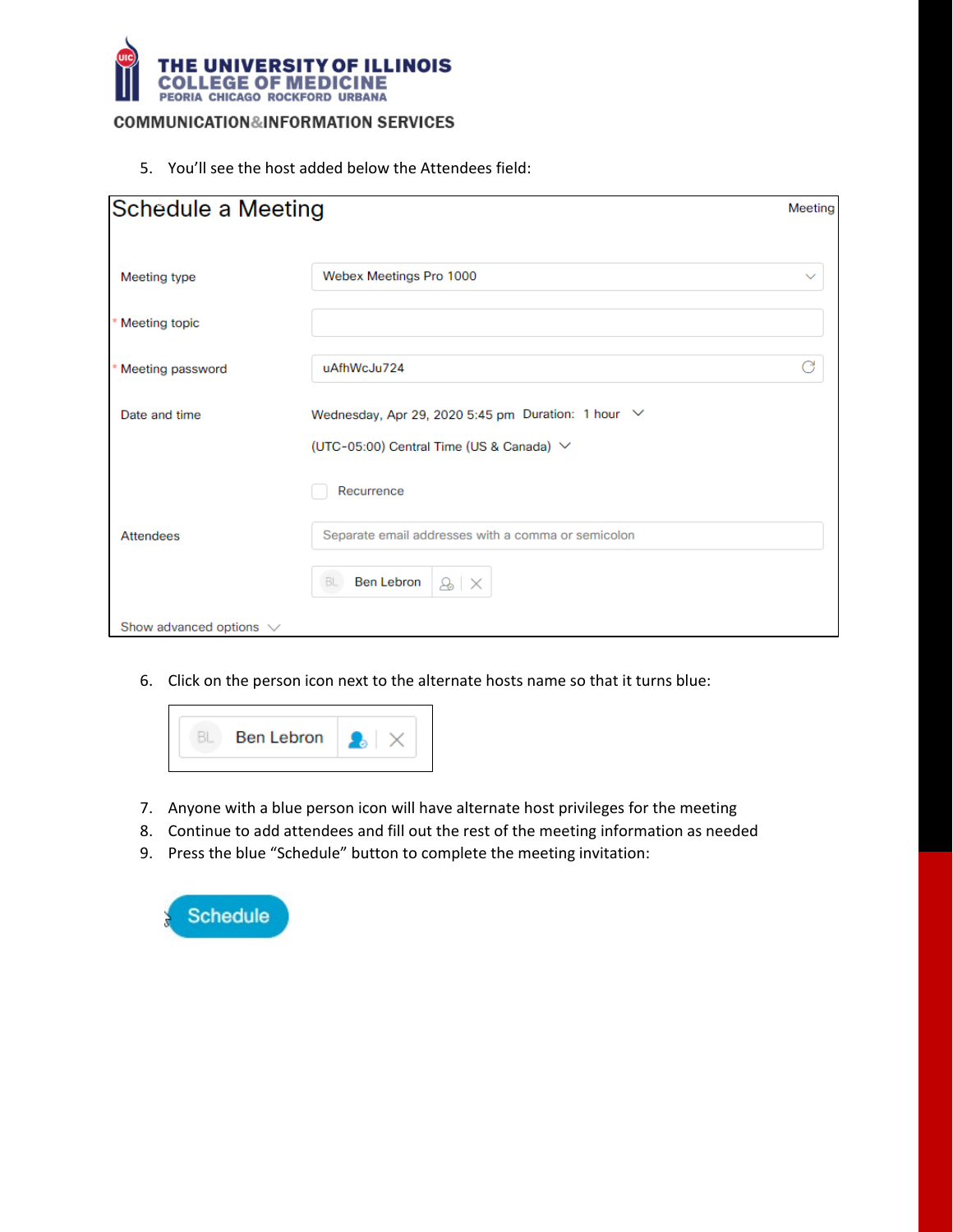

## **Scheduled through Outlook**

- 1. Open Outlook
- 2. Click the "New Items" button on the top-left corner under the "home" tab
- 3. Click "Meeting":



4. Add alternate hosts' email addresses to the "To:" field



5. Click on "Add Webex Meeting" button in the "Meeting" tab:

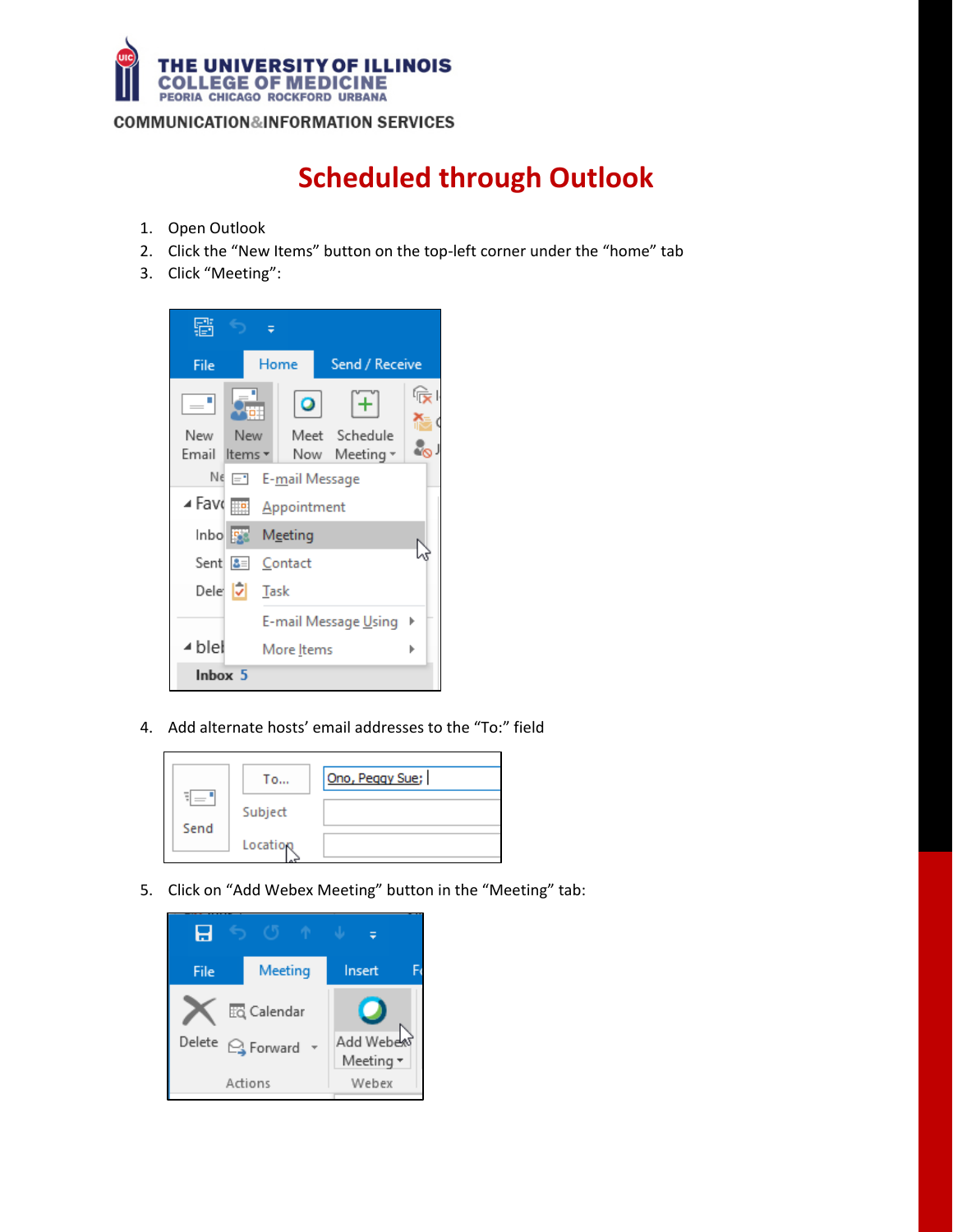

6. The following should open:

| <b>O</b> Webex Settings                                      |                                                                                                                                                                                                                                             | × |  |  |
|--------------------------------------------------------------|---------------------------------------------------------------------------------------------------------------------------------------------------------------------------------------------------------------------------------------------|---|--|--|
| Meeting Information                                          |                                                                                                                                                                                                                                             |   |  |  |
| Meeting template:                                            | A<br>MC: Webex Meetings Default                                                                                                                                                                                                             |   |  |  |
| Meeting type:                                                | Webex Meetings Locked presenter                                                                                                                                                                                                             |   |  |  |
| Meeting password:<br>muEmhpyF639                             |                                                                                                                                                                                                                                             |   |  |  |
|                                                              | List on public calendar<br>$\Box$ Attendees can join meeting $5 \lor$ minutes before starting time<br>$\Box$ Don't include meeting password in email invitation $\odot$<br>You'll need to send the meeting password separately to invitees. |   |  |  |
| Audio & Tracking                                             | Registration<br>Resources                                                                                                                                                                                                                   |   |  |  |
| Audio connection type: Webex Audio                           |                                                                                                                                                                                                                                             |   |  |  |
| Entry and exit tone: Beep                                    | ○ Display global call-in numbers to attendees                                                                                                                                                                                               |   |  |  |
| Required fields<br>$\vee$ Don't show me these settings again | Cancel<br>ок                                                                                                                                                                                                                                |   |  |  |

- 7. Click on the "Resources" tab
- 8. Click on the checkbox next to the intended alternate hosts name in this field:

| Audio & Tracking                                                       | Registration   | Resources |
|------------------------------------------------------------------------|----------------|-----------|
| Info tab templates: Default Information Tab                            |                |           |
| Alternate host: $\circlearrowright$                                    | Ono, Peggy Sue |           |
|                                                                        |                |           |
| Automatically play the presentation before the host joins the meeting: |                |           |
|                                                                        |                | Upload    |

- 9. Click through the other tabs to change any other needed settings
- 10. Double check the meeting information to verify that it is correct
- 11. Click the "OK" button: